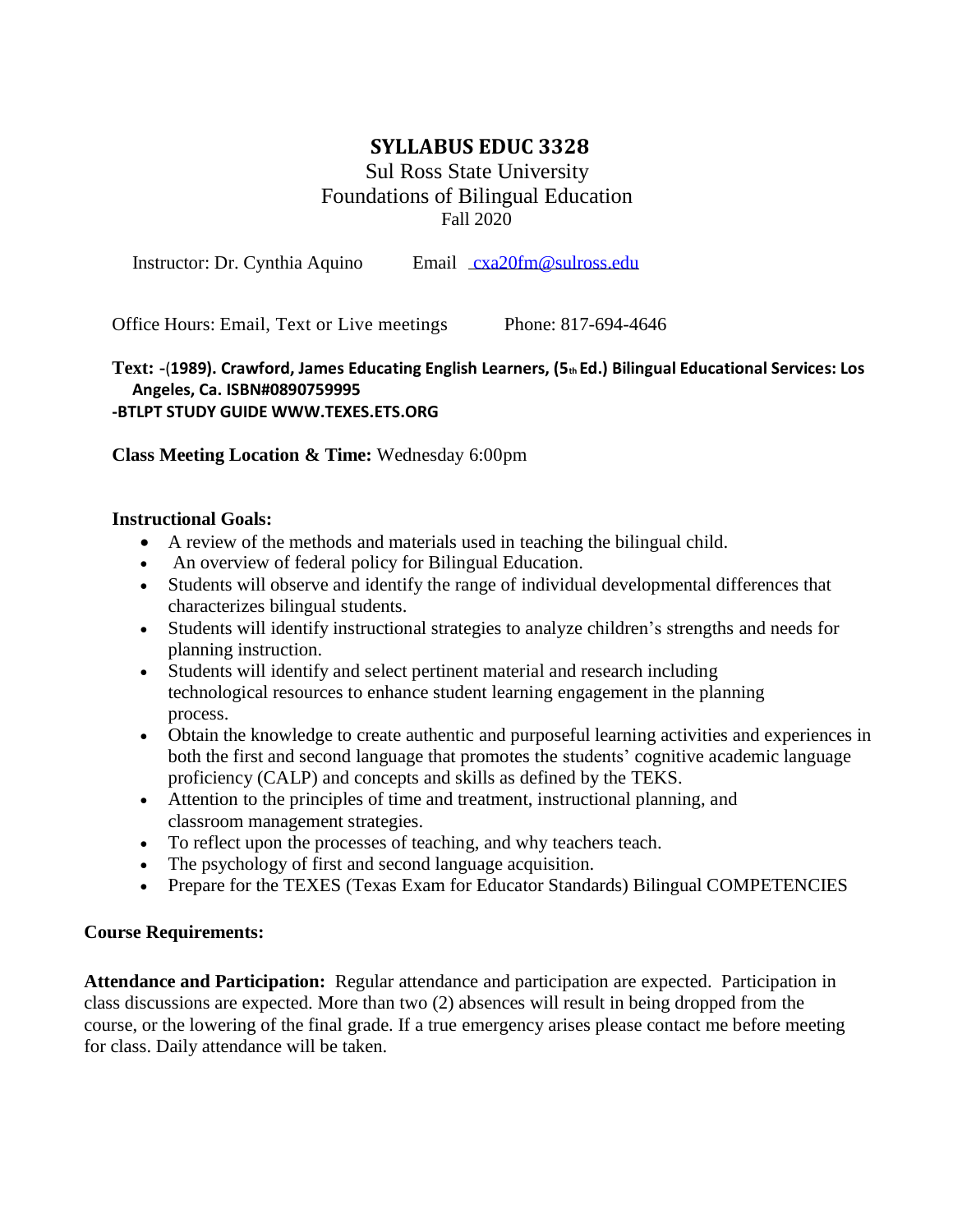#### **Description of Assignments**

**Chapters:** Read the chapters and the assigned power points every week and prepare to discuss during our live class. Power points for each chapter will be available the week before at midnight on Wednesdays so you can review together with the textbook.

**Live Class:** We will meet every Wednesday at 6:00 pm on Blackboard Collaborate Ultra. Please check the link on the left side panel of your page and click to join the meeting.

**Quizzes:** Every week you will have a quiz over the chapter that we reviewed and discussed. Please take the quizzes on time.

**Exams:** There will be a midterm and final exam over the material from this course. Guidelines will be given at an appropriate time before the exams.

| <b>Possible Points</b>          | <b>Points Scale</b> |
|---------------------------------|---------------------|
| Quizzes-100 each Total:1500     | A-1539-1710         |
| Midterm $-100$ pts              | B-1368-1538         |
| Final Exam - 100 pts            | C-1197-1367         |
| Participation/Attendance-10 pts |                     |

No person shall be excluded from participation in, denied the benefits of, or be subject to discrimination under any program or activity sponsored by Sul Ross State University on any basis prohibited by applicable law, including, but not limited to race, color, national origin, religion, sex, age, or disability.

Distance Education Statement: Students enrolled in distance education courses have equal access to the university's academic support services, library resources, and instructionaltechnology support. For more information about accessing these resources, visit the SRSU website. Students should submit online assignments through Blackboard or SRSU email, which require secure login information to verify students' identities and to protect students' information. [If the course requires students to take proctored exams or to purchase additional software or equipment, please describe those requirements here.] The procedures for filing a student complaint are included in the student handbook. Students enrolled in distance education courses at Sul Ross are expected to adhere to all policies pertaining to academic honesty and appropriate student conduct, as described in the student handbook. Students in web-based courses must maintain appropriate equipment and software, according to the needs and requirements of the course, as outlined on the SRSU website

Americans with Disabilities Act: Sul Ross State University is committed to equal access in compliance with the Americans with Disabilities Act of 1973. It is the student's responsibility to initiate a request for accessibility services. Students seeking accessibility services must contact Kathy Biddick in Student Services, Room C-102, Uvalde campus. The mailing address is 2623 Garner Field Road, Rio Grande College-Sul Ross State University, Uvalde, Texas 78801. Telephone: 830-279-3003. Email: [kbiddick@sulross.edu](mailto:kbiddick@sulross.edu) .